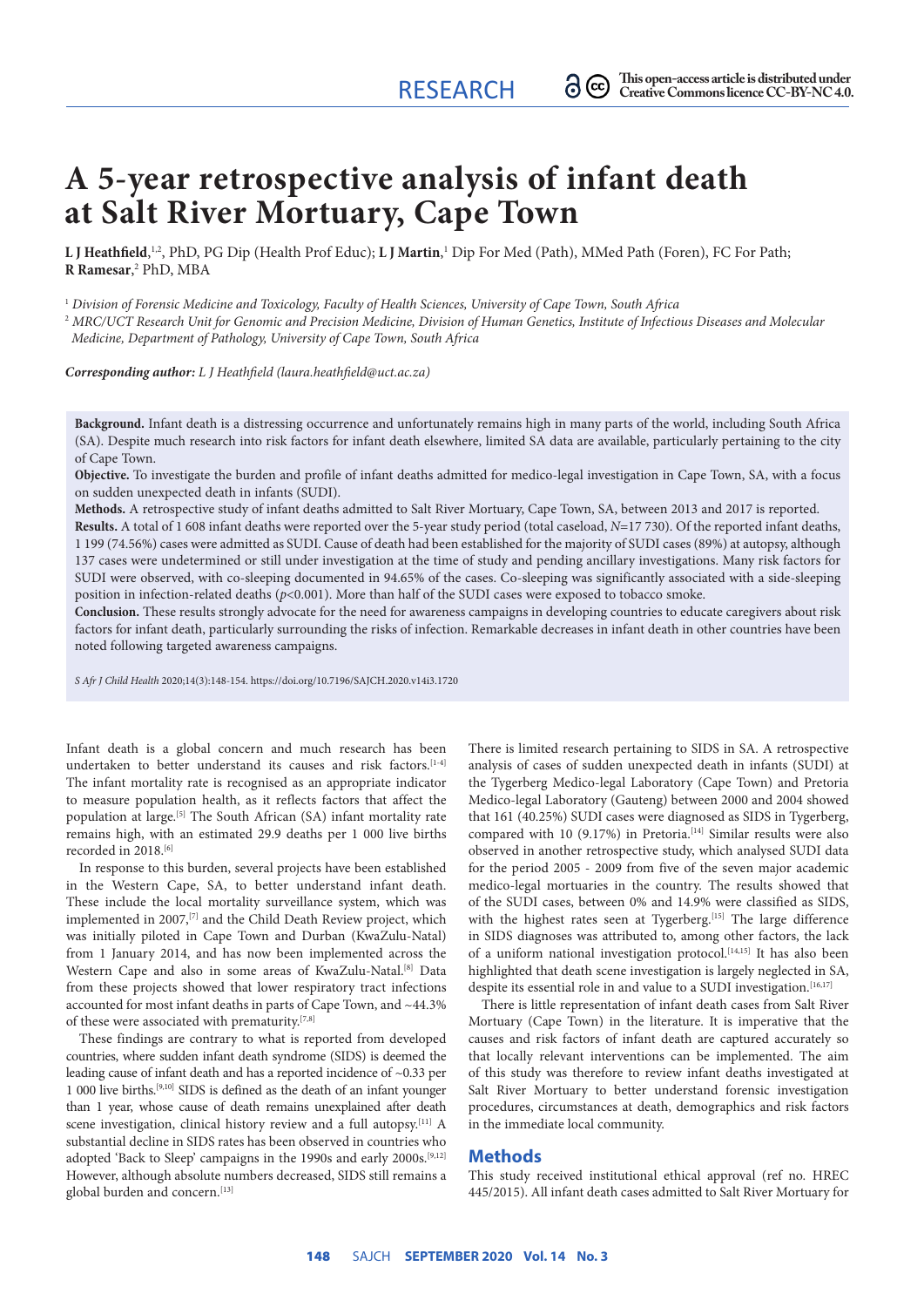# RESEARCH

forensic investigation between 1 January 2013 and 31 December 2017 were reviewed, including those thought to be due to unnatural causes as defined in the National Health Act No. 61 of 2003.[18] Cases of individuals younger than 1 year at the time of death were extracted from the internal autopsy database. The unique case numbers were then used to retrieve the medico-legal case folders from the archives to collect data pertaining to each case. The case numbers were subsequently replaced by a unique study number to preserve confidentiality.

For each case, information pertaining to demographics, environment, death scene, circumstances surrounding death, risk factors, forensic investigation and cause of death was collected. For most cases, particularly those admitted as 'SUDI', additional documentation was available; this included the infant's clinic card (locally known as the 'Road to Health' card, which records vaccination, development milestones and clinical consults from birth), as well as scene documentation and a comprehensive family questionnaire for SUDI cases, which was specifically designed in accordance with international guidelines.<sup>[19]</sup>

Autopsies of SUDI cases (1 day - 1 year old) were classified as follows:

- Full: External and internal examination with ancillary investigations (i.e. ancillary investigations needed to determine cause of death)
- Partial: External examination with partial internal examination or minimally invasive ancillary tests
- External: Only external examination.

At Salt River Mortuary, ancillary tests mainly include histopathology, toxicology and microbiology, and to a lesser extent, virology and biochemistry. All autopsies include a full-body X-ray scan using the Xmplar-DR system (Lodox Systems, SA). In addition to death scene investigation and clinical history review, a full autopsy with all ancillary investigations was required for a diagnosis of SIDS to be considered.[11]

Data were entered into an Excel spreadsheet version 13 (Microsoft Corp., USA) and a subset was checked by an independent researcher as a quality measure. Graphs were generated using GraphPad Prism v.6 (GraphPad Software, USA) or Excel version 2013 (Microsoft Corp., US) and statistics were performed using the built-in statistics functions in these software packages. Descriptive statistics were used to summarise the data. Variables that were unavailable or not recorded for specific cases were recorded as 'missing' and those entries were excluded from statistical analysis. The  $\chi^2$  test was used to test for significant differences between categorical variables, with a significance level of *p*<0.05 being used.

As is often the case in retrospective reviews, some data were found to be missing – either owing to misplaced documentation or questions that were not answered during the postmortem investigation process. Although the number of SUDI cases and the associated demographic information are comprehensive, the lack of data available was a limitation during the study, particularly with regard to understanding the risk factors associated with SUDI.

## **Results**

## **All infants**

A total of 17 730 cases were admitted to Salt River Mortuary between 2013 and 2017, of which 1 608 (9.07%) were infants younger than 1 year. Between 280 and 344 infant deaths were recorded per year (median: 321). Of the total number of infant deaths, 1 199 (74.56%) were admitted for medico-legal investigation under the category 'sudden unexpected death';<sup>[18]</sup> SUDI cases therefore represented 6.76% of the total caseload at the mortuary. The remaining infant death cases (25.54%) were admitted for investigation under the following categories:

- Act of omission or co-mission: Allegedly abandoned neonates  $(n=302 \cdot 18.78\%)$
- Application of external force: Alleged homicide or accidents (*n*=46; 2.86%)
- Procedure-related deaths (*n*=61; 3.79%).

Neonatal admissions were reviewed separately,<sup>[20]</sup> and therefore did not form part of this study.

Following postmortem investigation, the causes of death of infants between 1 day and 1 year old were categorised as natural (64.18%), unnatural (27.30%) or being under investigation (8.52%). Significantly more deaths were classified as natural than unnatural or under investigation (*p*<0.0001). The overall trend over the 5-year period was that unnatural deaths increased, whereas natural deaths and cases under investigation decreased (Fig. 1).

# **SUDI cases**

#### **Demographics**

Slightly more of the SUDI cases were male (51.71%) than female (48.29%). The majority of cases were indigenous black African infants (57.88%), followed by infants from mixed ancestry (41.53%) and European descent (0.58%). No cases of Asian ancestry were noted. Most infants demised before 4 months of age (73.56%), with a peak of deaths at 1 - 2 months of age (Fig. 2). Significantly more







*Fig. 2. Distribution of cases of sudden unexpected death in infants admitted to Salt River Mortuary between 1 January 2013 and 31 December 2017 according to age at death.*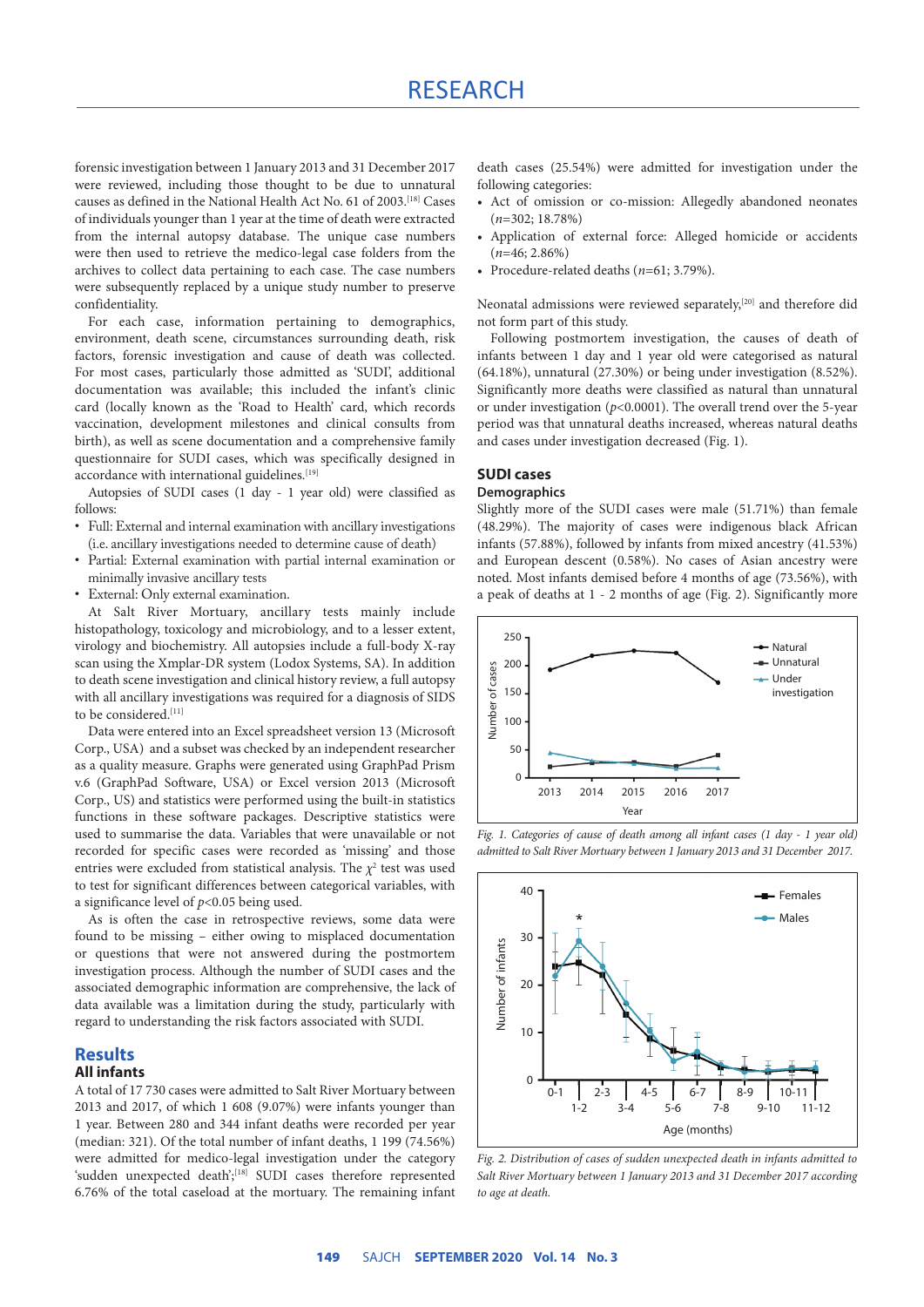male than female infants demised in this age group (*p*=0.046).

Approximately half of the SUDI cases occurred on weekends (50.21%), up until the early hours of Monday mornings (Fig. 3A). A peak in SUDI cases was observed during winter months (June - August), with the highest percentage of admissions in June (13.09%). Significantly more male SUDI cases (compared with female cases) were noted only in August (*p*=0.048) (Fig. 3B).

The highest percentage of SUDI cases was reported from Nyanga (19.02%), followed by Mitchells Plain (11.01%) and Gugulethu (10.26%). These townships comprise informal settlements, have a high population density and are generally considered to be low-income areas. The heat map in Fig. 4 shows the approximate locations and concentrations of SUDI reports.

#### **Postmortem factors**

The majority of SUDI cases (78.83%) were autopsied within 4 days after death (mode: 3 days), with only  $\sim$ 4% of cases being autopsied after 7 days (Fig. 5). The scope of autopsy for SUDI cases was full (19.32%), partial (15.84%) and external (64.84%) examinations. Histology was the most commonly performed ancillary investigation (30.39%), followed by microbiology (21.77%) and toxicology (11.72%). A full-body X-ray scan was performed in 94.91% of cases; only when the X-ray facility was not working were scans not performed.

Postmortem examination showed that the causes of admitted SUDI cases were mostly natural (*n*=1 032; 86%), with unnatural cause of death recorded in only 30 cases (3%); cause of death in the remaining 11% of cases (*n*=137) was still under investigation at the end of data collection (Fig. 6). Natural causes of death were mostly related to respiratory infections, followed by gastroenteritis or associated dehydration and unspecified natural causes of death (Fig. 6). Unnatural deaths were due to asphyxia (*n*/*N*=9/30; 30%), aspiration (*n*/*N*=18/30; 60%), and other causes (blunt force trauma, hypothermia or head injury) (*n*/*N*=3/30; 10%).

Of the SUDI cases that remained under investigation, information pertaining to the scope of postmortem investigation was available for 110 cases (Fig. 7). In addition to the external and internal autopsy, all three ancillary investigations (histology, toxicology, microbiology) were requested in 22 cases (20%). Of the remaining cases, one or two ancillary investigations were requested in 53 (48%) and 34 (31%) cases, respectively. No ancillary investigation was requested in 1 case (1%).

#### **Risk factors**

Numerous risk factors for SUDI were identified from the available documentation (Fig. 8). In the majority of cases (94.65%), infants co-slept in an adult bed, most commonly with one or two other individuals, but at times up to ten others. For infectionrelated deaths, co-sleeping was significantly associated with a side-sleeping position (*p*<0.001).

In 53.25% of SUDI cases, symptoms of illness were noted prior to death, yet mothers seldom took their infants to the clinic. Approximately one-third (34.90%) of infants were HIV exposed and almost a quarter (24.32%) had outstanding vaccinations. Premature infants represented 40.55% of cases. Although most infants were breastfed (51.82%), there was a significant association between infants who were bottle fed and gastroenteritis as the cause of death  $(p<0.001)$ .

More than half of the infants in this study



*Fig. 4. Heat intensity map showing the areas from where sudden unexpected deaths in infants were reported between 1 January 2013 and 31 December 2017 (red). The larger the red area, the higher the concentration of cases. The black line indicates the approximate border of the drainage area of Salt River Mortuary.* 



*Fig. 3. Trends in occurrence of cases in terms of (A) day of the week and (B) month of the year. The asterisk indicates significantly more male cases admitted in August.*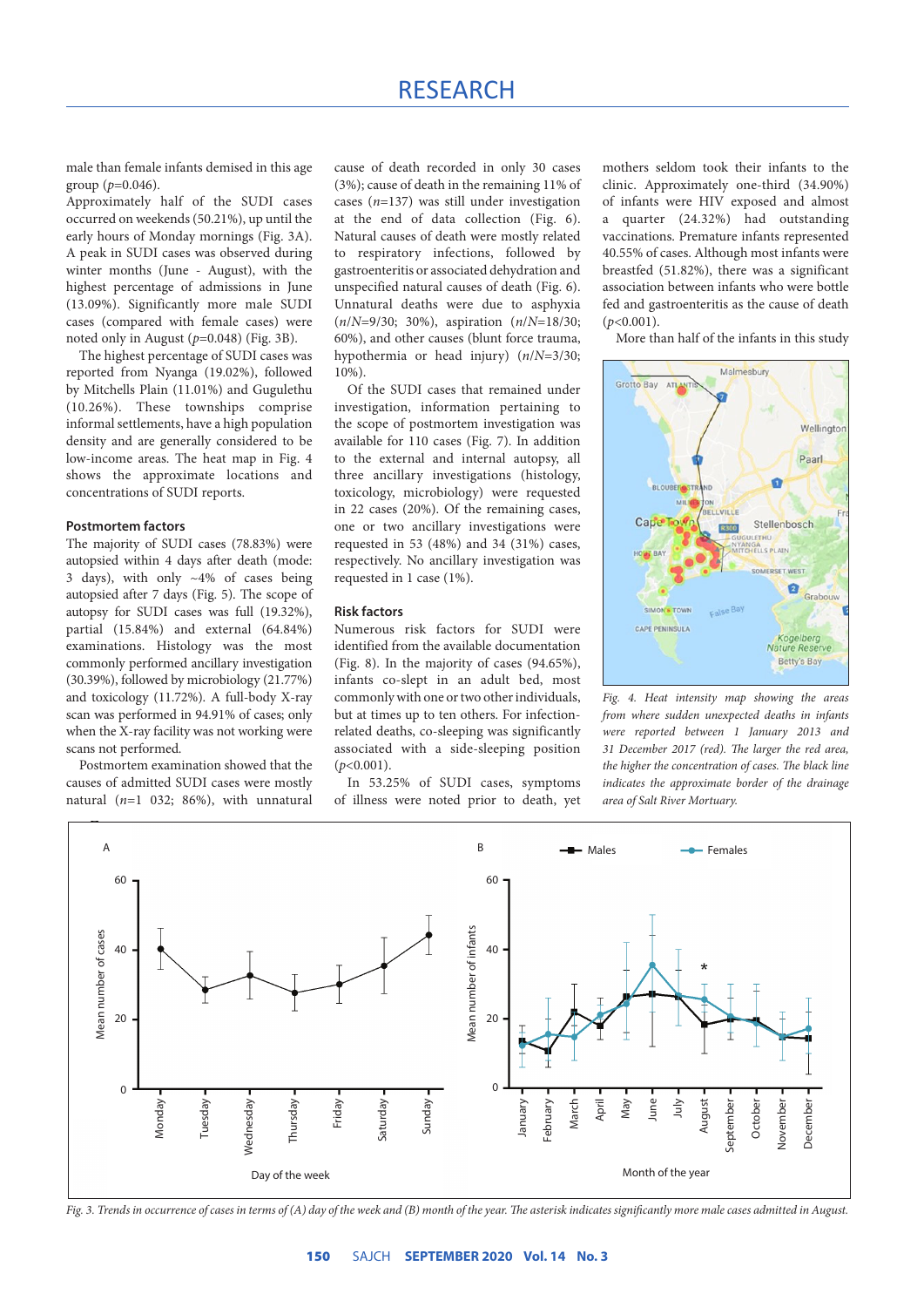(53.11%) were exposed to tobacco smoke, mostly from their mothers (68.88%) or another family member in the household (32.12%). Most mothers were unemployed (80.22%) and single (75.43%). A previous SUDI was reported by 12.83% of mothers. Missed antenatal appointments, drinking alcohol and drug use were reported by 29.10%, 19.78% and 9.13% of mothers, respectively.

# **Discussion**

The number of SUDI cases admitted to Salt River Mortuary (*n*=1 199) over the study period (2013 - 2017) is comparable to the number reported from Tygerberg Medico-legal Laboratory between 2005 and 2009  $(n=1, 271)$ .<sup>[15]</sup> However, the numbers are approximately double those reported from other major cities in SA[15] and substantially higher than in other countries.[12] To understand the reasons for this, the risk factors were explored. Most risk factors were in accordance with those reported internationally and locally, in that slightly more male cases were reported, more deaths occurred during winter months and cases were mostly from regions with a lower socioeconomic profile.[15,21,22] However, most SUDI cases in the current study occurred in infants between the ages of 1 and 2 months, which is younger than the peak age of 2 - 4 months reported in developed countries.[21,23]

The peak of infant death has previously been explained with reference to a decreasing maternal IgG in the infant after birth.<sup>[24]</sup> We hypothesise that infants in crowded informal settlements, such as those seen in areas around Cape Town, are immunocompromised and that they experience a faster decrease in maternal IgG than infants in



*Fig. 5. Distribution of cases according to the number of days between death and* 

developed countries. In other words, vulnerable infants cannot cope with the volume of microorganisms and burden of disease associated with overcrowded living conditions,<sup>[25,26]</sup> and are thus succumbing to infections sooner than those is developed countries. This hypothesis would warrant testing by monitoring the decreasing levels of maternal IgG in newborns and investigating the microbiomes present in crowded and non-crowded living conditions.

The consequences of overcrowded living conditions can be observed in the high rate of infection-related causes of death (66%) among SUDI cases. Of these deaths, 52% were related to respiratory infections, 11% to gastroenteritis and 3% to sepsis. However, many infants survive these conditions every year, which raises the question of whether some infants are less able to cope with these pathogens than others. Such predispositions could be in the form of genetic variants, which could lead to a suboptimal immune response in some infants.<sup>[24]</sup> Possible genetic factors have not routinely been investigated in large-scale molecular autopsy studies, although some evidence for an association between SUDI and genetic variants in genes involved in immune functioning has been noted.[27-29]

In the current study, only 26.56% of cases with respiratory causes of death had microbiology testing performed, and histology in 38.66%; the remainder of cases were diagnosed through a combination of chest X-ray and clinical history. It is plausible that in some of these cases the forensic pathologist decided not to perform the



*Fig. 7. Venn diagram showing the scope of ancillary investigations performed in cases that were still under investigation at the time of study.* 



*Fig. 6. Causes of death among all cases (n=1 199) admitted to Salt River Mortuary between 1 January 2013 and 31 December 2017.*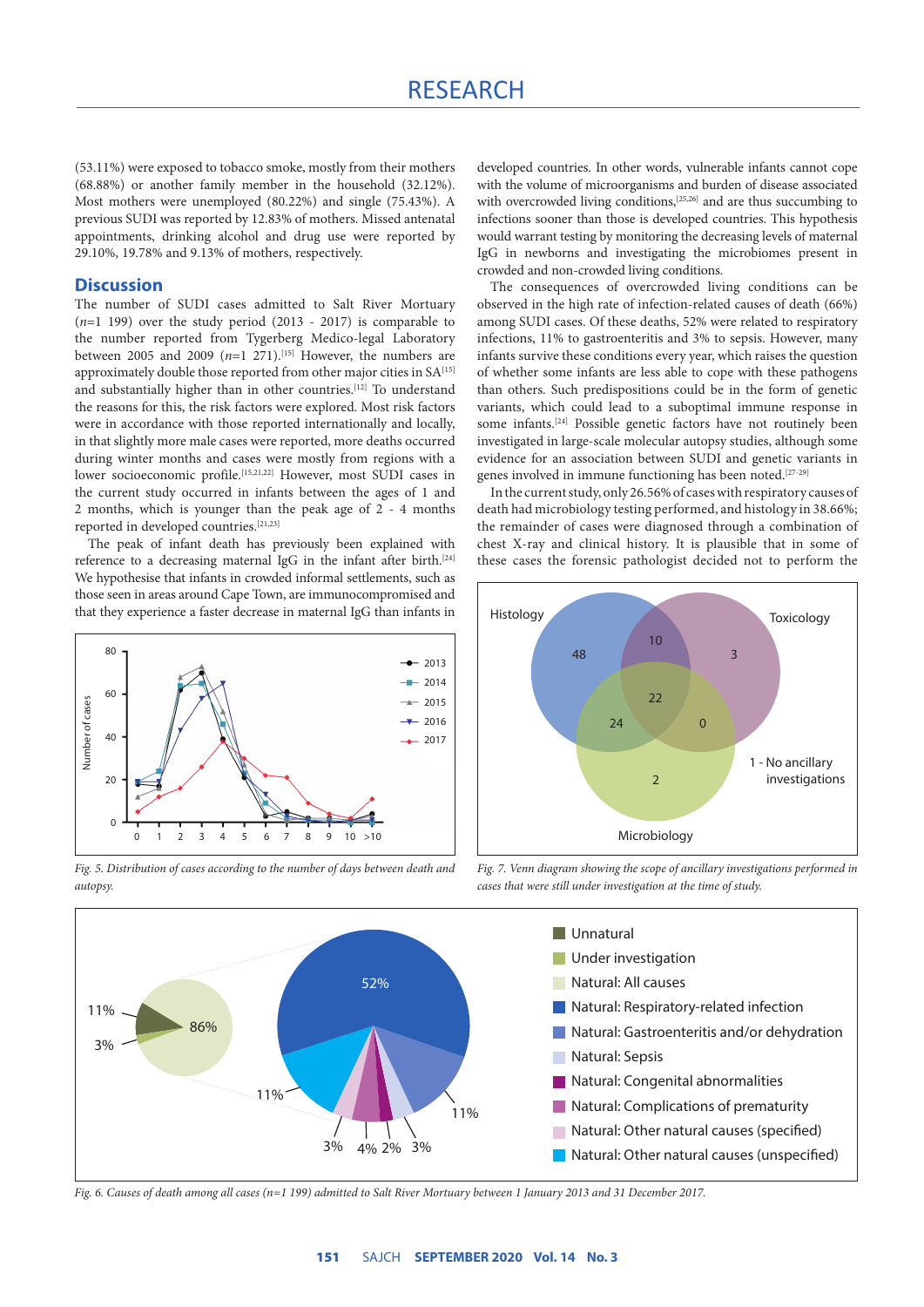ancillary investigations owing to the time interval between death and postmortem, which would further complicate the already difficult interpretation of postmortem microbiology results. However, the majority of cases were refrigerated within 24 hours of declaration of death and an autopsy was performed within 4 days of death (Fig. 5), which has been shown to be a reliable timeframe for meaningful microbiology investigation provided there is refrigeration soon after death.[30,31]

The majority of infants in the study slept on their side, and side-sleeping was significantly associated with co-sleeping. Given the high rate of co-sleeping (94.65%) observed in this population, advocating for the use of a 'baby box' seems reasonable. The concept of the 'baby box' involves the infant being placed in a box on the floor next to the parents' or older siblings' bed and has been adopted in several countries since its introduction in Finland in 1938.<sup>[32-34]</sup> This intervention reduces the risk of the infant overheating or accidentally being smothered while sleeping in a bed with adults or older siblings,<sup>[33,34]</sup> although some cultural resistance towards the idea has been noted.<sup>[35]</sup>

However, the co-sleeping practices in this cohort may not be as modifiable as expected. In an ongoing study at the academic institution affiliated with the mortuary, conversations with mothers of SUDI cases have revealed that letting an infant sleep in a box on the floor would not be advisable because of possible rodent infestation in the home. Rodents can easily climb into a box on the floor or even eat through a plastic or cardboard box.[36] In addition to the lack of space or cots, rodent infestation appeared to be a burden in informal dwellings[37] and may contribute to infants co-sleeping with parents or siblings in these homes. A so-called 'Pepi-Pod', which is a polypropylene container with low sides and a fitted mattress, may offer a solution to the problem of co-sleeping, as it can be placed on a bed shared with parents or siblings without compromising the infant's space for breathing or the surrounding temperature.[32]

We observed a significant association between gastroenteritis as a cause of death and the absence of breastfeeding. This result is consistent with findings from other studies that reported breastfeeding to be protective against gastroenteritis and other infections.[38-40] Howie *et al.*<sup>[39]</sup> showed that infants who were breastfed for at least 13 weeks experienced significantly less diarrhoeal disease than those who were bottle fed.

Although Golding et al.<sup>[40]</sup> showed that breastfeeding may be protective against lower respiratory tract infections, this was not observed in the current study, as most infants who demised from such infections were breastfed; in fact, the majority of SUDI cases were exclusively breastfed (51.82%). This statistic is probably not a function of the mothers' knowledge about the protective factors of breastfeeding, but rather of the expense associated with milk or formula feed given the high rate of unemployed (80.22%) and single (75.43%) mothers noted in this study. This is further supported by findings from the last full SA census (2011), which revealed 47% of the population in Cape Town earning less than the minimum wage and 78.6% of individuals not having completed secondary school.<sup>[41]</sup>

A total of 12.83% of mothers in this study reported a previous SUDI, which is higher than what has been reported in other studies.<sup>[42,43]</sup> This may suggest recurrent risk factors in households (e.g. substance use, co-sleeping, etc.), but it could also suggest genetic factors. As genetic variants are inherited, it is plausible that genetic variants that contributed to SUDI in one infant may also affect a sibling. Some genetic variants can cause sudden disease without obvious signs or symptoms being observed (e.g. inherited channelopathies) and are therefore challenging to diagnose during a conventional postmortem investigation. Several forensic facilities abroad have introduced molecular autopsies to analyse pathogenic mutations causative of inherited cardiac disease, with promising resolution.[44,45] Introducing a molecular autopsy relevant to the SA setting should be explored to contribute to a better understanding of the causes of death in SUDI cases, particularly in those where the cause remains undetermined.

Some identified risk factors are modifiable and need to be addressed urgently. These include mothers' attendance at antenatal care, adhering to the vaccination schedule and taking infants to the local clinic promptly when they show symptoms of illness. The latter is particularly important in the case of premature infants, even when mild symptoms of ill health are observed. Educational campaigns to inform mothers about risk factors and the importance of medical care are recommended. Such campaigns have been shown to contribute to reductions in infant death in other countries,[9] and given the high rate of SUDI reported in this study, it is a public health issue that requires resources and commitment by government.

#### **Study limitations**

As is often the case in retrospective reviews, some data were found to be missing – either owing to misplaced documentation or questions that were not answered during the postmortem investigation process. Although the number of SUDI cases and the associated demographic information are comprehensive, the lack of data available was a limitation during the study, particularly with regard to understanding the risk factors associated with SUDI.



*Fig. 8. Percentage of cases according to identified risk factors. (C-section = caesarean section; SUDI = sudden unexpected death in infants.)*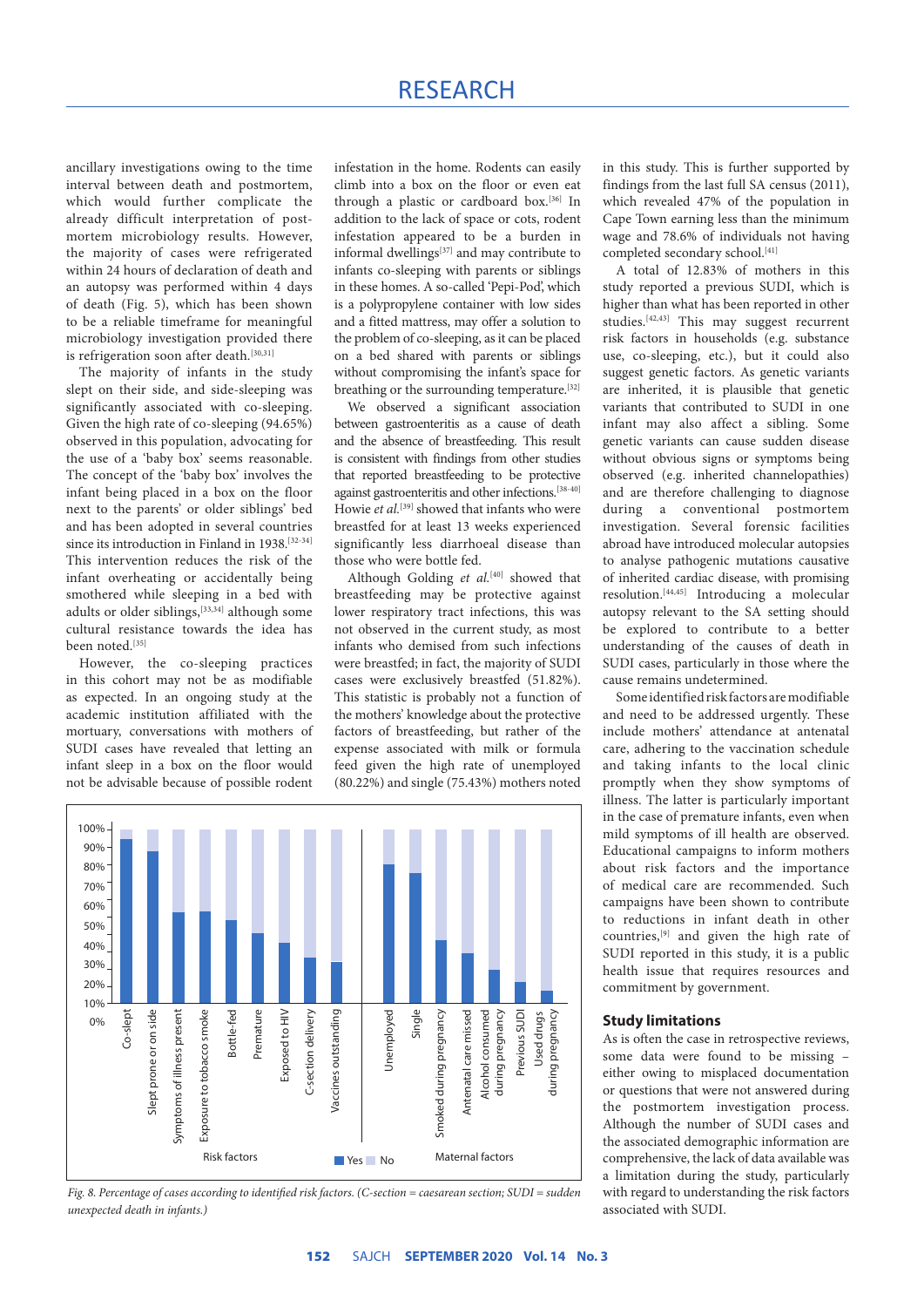# **Conclusion**

These are the first data reported for SUDI cases from Salt River Mortuary. Our findings suggest that many infant deaths are avoidable and that some risk factors underpinning SUDI are modifiable. The burden of infection-related deaths motivates the need for prospective, molecular-based studies to better understand the immunological response of infants. The results from this study also highlight the need for campaigns to educate mothers and caregivers about risk factors of infant death. Although it is imperative that SUDI cases are investigated consistently within and across mortuaries, we should also recognise that interventions surrounding risk factors may reduce the burden of infant death in the first place. Forensic pathologists and scientists are encouraged to recognise their duties to public health and aim to translate these findings into community-based interventions, particularly pertaining to modifiable risk factors.

**Declaration.** This manuscript was submitted as part of a PhD in Human Genetics at the University of Cape Town.

**Acknowledgements.** The authors thank Mia Kruger and Gavin Pharo for assistance during data collection and Kyle Kulenkampff for technical assistance with Fig. 4.

**Author contributions.** LJH was responsible for project administration, developed the research methodology, collected, curated and analysed the data, and wrote the manuscript. LJM and RR contributed to sourcing resources, supervised the project and reviewed earlier drafts of the manuscript.

**Funding.** This research was funded by a Research Councils UK Newton Fund PhD Partnership award, the National Health Laboratory Service Development Trust Grant and the University Research Committee, University of Cape Town.

**Conflicts of interest.** None.

- 1. Trachtenberg FL, Haas EA, Kinney HC, Stanley C, Krous HF. Risk factor changes for sudden infant death syndrome after initiation of Back-to-Sleep campaign. Pediatrics 2012;129(4):630-638. [https://doi.org/10.1542/](https://doi.org/10.1542/peds.2011-1419) [peds.2011-1419](https://doi.org/10.1542/peds.2011-1419)
- 2. Côté A, Russo P, Michaud J. Sudden unexpected deaths in infancy: What are the causes? J Pediatr 1999;135(4):437-443. [https://doi.org/10.1016/s0022-](https://doi.org/10.1016/s0022-3476(99)70165-4) [3476\(99\)70165-4](https://doi.org/10.1016/s0022-3476(99)70165-4)
- 3. Opdal SH, Rognum TO. The sudden infant death syndrome gene: Does it exist? Pediatrics 2004;114(4):e506-512. [https://doi.org/10.1542/peds.2004-](https://doi.org/10.1542/peds.2004-0683) [0683](https://doi.org/10.1542/peds.2004-0683)
- 4. Daltveit AK, Irgens LM, Øyen N, et al. Circadian variations in sudden infant death syndrome: Associations with maternal smoking, sleeping position and infections. The Nordic Epidemiological SIDS Study. Acta Paediatr 2003;92:1007-1013.
- 5. Reidpath DD. Infant mortality rate as an indicator of population health. J Epidemiol Community Health 2003;57(5):344-346.
- 6. Central Intelligence Agency. Country comparison: Infant mortality rate. [https://](https://www.cia.gov/library/publications/the-world-factbook/rankorder/2091rank.html) [www.cia.gov/library/publications/the-world-factbook/rankorder/2091rank.](https://www.cia.gov/library/publications/the-world-factbook/rankorder/2091rank.html) [html](https://www.cia.gov/library/publications/the-world-factbook/rankorder/2091rank.html) (accessed 11 November 2019).
- 7. Groenewald P, Bradshaw D, Neethling I, et al. Linking mortuary data improves vital statistics on cause of death of children under five years in the Western Cape Province of South Africa. Trop Med Int Health 2016;21(1):114-121. <https://doi.org/10.1111/tmi.12624>
- 8. Mathews S, Martin L, Scott C, Coetzee D, Lake L. Every child counts: Lessons learned from the South African Child Death Review pilot. A research brief. Cape Town: University of Cape Town, 2015.
- 9. Hauck FR, Tanabe KO. International trends in sudden infant death syndrome: Stabilization of rates requires further action. Pediatrics 2008;122(3):660-666. <https://doi.org/10.1542/peds.2007-0135>
- 10. Byard RW, Krous HF. Sudden infant death syndrome: Overview and update. Pediatr Dev Pathol 2003;6(2):112-127. [https://doi.org/10.1007/s10024-002-](https://doi.org/10.1007/s10024-002-0205-8)0205-8 [0205-8](https://doi.org/10.1007/s10024-002-0205-8)
- 11. Krous HF, Beckwith JB, Byard RW, et al. Sudden infant death syndrome and unclassified sudden infant deaths: A definitional and diagnostic approach. Pediatrics 2004;114(1):234-238.<https://doi.org/10.1542/peds.114.1.234>
- 12. Hauck FR, Tanabe KO. International trends in sudden infant death syndrome and other sudden unexpected deaths in infancy: Need for better diagnostic standardization. Curr Pediatr Rev 2010;6(1):95-101.
- 13. Heron M, Hoyert DL, Murphy SL, Xu J, Kochanek KD, Tejada-Vera B. Deaths: Final data for 2006. Natl Vital Stat Rep 2009;57(14):1-134.
- 14. Du Toit-Prinsloo L, Dempers JJ, Wadee SA, Saayman G. The medico-legal investigation of sudden, unexpected and/or unexplained infant deaths in South Africa: Where are we - and where are we going? Forensic Sci Med Pathol 2011;7(1):14-20.<https://doi.org/10.1007/s12024-010-9184-7>
- 15. Du Toit-Prinsloo L, Dempers J, Verster J, et al. Toward a standardized investigation protocol in sudden unexpected deaths in infancy in South Africa: A multicenter study of medico-legal investigation procedures and outcomes. Forensic Sci Med Pathol 2013;9(3):344-350. [https://doi.org/10.1007/s12024-](https://doi.org/10.1007/s12024-013-9427-5) [013-9427-5](https://doi.org/10.1007/s12024-013-9427-5)
- 16. Dempers JJ, Coldrey J, Burger EH, et al. The institution of a standardized investigation protocol for sudden infant death in the eastern metropole, Cape Town, South Africa. J Forensic Sci 2016;61(6):1508-1514. [https://doi.](https://doi.org/10.1111/1556-4029.13204) [org/10.1111/1556-4029.13204](https://doi.org/10.1111/1556-4029.13204)
- 17. Bennett T, Martin LJ, Heathfield LJ. Global trends in the extent of death scene investigation performed for sudden and unexpected death of infant (SUDI) cases : A systematic review. Forensic Sci Int 2019;301:435-444. [https://doi.](https://doi.org/10.1016/j.forsciint.2019.06.013) [org/10.1016/j.forsciint.2019.06.013](https://doi.org/10.1016/j.forsciint.2019.06.013)
- 18. South Africa. National Health Act No. 61 of 2003.
- 19. Centers for Disease Control and Prevention. Sudden unexplained infant death investigation (SUIDI) reporting form. [https://www.cdc.gov/sids/pdf/suidi](https://www.cdc.gov/sids/pdf/suidi-form2-1-2010.pdf)[form2-1-2010.pdf](https://www.cdc.gov/sids/pdf/suidi-form2-1-2010.pdf) (accessed 11 November 2019).
- 20. Du Toit C, Martin LJ, Heathfield LJ. Investigation into abandoned neonates admitted to Salt River Forensic Pathology Mortuary, Cape Town. Forensic Sci Int 2018;292:232-241. <https://doi.org/10.1016/j.forsciint.2018.09.031>
- 21. Blair PS, Sidebotham P, Berry PJ, Evans M, Fleming PJ. Major epidemiological changes in sudden infant death syndrome: A 20-year population-based study in the UK. Lancet 2006;367(9507):314-319. [https://doi.org/10.1016/s0140-](https://doi.org/10.1016/s0140-6736(06)67968-3) [6736\(06\)67968-3](https://doi.org/10.1016/s0140-6736(06)67968-3)
- 22. Molteno CD, Ress E, Kibel MA. Early childhood mortality in Cape Town. S Afr Med J 1989;75(12):570-574.
- 23. Fleming P, Blair P, Bacon C, Berry P. Sudden unexpected deaths in infancy. The CESDI SUDI studies 1993 - 1996. London: Stationary Office, 2000.
- 24. Blackwell CC, Moscovis SM, Gordon AE, et al. Cytokine responses and sudden infant death syndrome: Genetic, developmental, and environmental risk factors. J Leukoc Biol 2005;78(6):1242-1254. [https://doi.org/10.1189/](https://doi.org/10.1189/jlb.0505253) ilb.0505253
- 25. Webb PM, Knight T, Greaves S, et al. Relation between infection with *Helicobacter pylori* and living conditions in childhood: Evidence for person to person transmission in early life. BMJ 1994;308(6931):750-753. [https://doi.](https://doi.org/10.1136/bmj.308.6931.750) [org/10.1136/bmj.308.6931.750](https://doi.org/10.1136/bmj.308.6931.750)
- 26. Le Roux DM, Myer L, Nicol MP, Zar HJ. Incidence of childhood pneumonia: Facility-based surveillance estimate compared to measured incidence in a South African birth cohort study. BMJ Open 2015;5(12):e009111. [https://doi.](https://doi.org/10.1136/bmjopen-2015-009111) [org/10.1136/bmjopen-2015-009111](https://doi.org/10.1136/bmjopen-2015-009111)
- 27. Ferrante L, Opdal SH, Vege Å, Rognum TO. IL-1 gene cluster polymorphisms and sudden infant death syndrome. Hum Immunol 2010;71(4):402-406. <https://doi.org/10.1016/j.humimm.2010.01.011>
- 28. Opdal SH, Rognum TO. The IL6−174G/C polymorphism and sudden infant death syndrome. Hum Immunol 2007;68(6):541-543. [https://doi.](https://doi.org/10.1016/j.humimm.2007.02.008) [org/10.1016/j.humimm.2007.02.008](https://doi.org/10.1016/j.humimm.2007.02.008)
- 29. Opdal SH, Opstad A, Vege Å, Rognum TO. IL-10 gene polymorphisms are associated with infectious cause of sudden infant death. Hum Immunol 2003;64(12):1183-1189. <https://doi.org/10.1016/j.humimm.2003.08.359>
- 30. Tuomisto S, Karhunen PJ, Vuento R, Aittoniemi J, Pessi T. Evaluation of postmortem bacterial migration using culturing and real-time quantitative PCR. J Forensic Sci 2013;58(4):910-916. [https://doi.org/10.1111/1556-](https://doi.org/10.1111/1556-4029.12124) [4029.12124](https://doi.org/10.1111/1556-4029.12124)
- 31. Tsokos M, Püschel K. Postmortem bacteriology in forensic pathology: Diagnostic value and interpretation. Leg Med 2001;3(1):15-22. [https://doi.](https://doi.org/10.1016/s1344-6223(01)00002-5) [org/10.1016/s1344-6223\(01\)00002-5](https://doi.org/10.1016/s1344-6223(01)00002-5)
- 32. Young J, Craigie L, Hine H, Kosiak M. Safe sleep advice to safe sleep action: Trial of an innovative Safe Infant Sleep Enabler – The Pepi-Pod. Women Birth 2013;26(Suppl 1):S40.<https://doi.org/10.1016/j.wombi.2013.08.219>
- 33. Ross LA. Baby boxes: Improving wellbeing outcomes in Scotland. J Health Visit 2017;5(4):172-175.
- 34. Wennergren G, Nordstrand K, Alm B, et al. Updated Swedish advice on reducing the risk of sudden infant death syndrome. Acta Paediatr 2015;104(5):444-448.<https://doi.org/10.1111/apa.12966>
- 35. Moon RY, Hauck FR, Colson ER. Safe infant sleep interventions: What is the evidence for successful behavior change? Curr Pediatr Rev 2016;12(1):67-75. <https://doi.org/10.2174/1573396311666151026110148>
- 36. Meerburg BG, Singleton GR, Kijlstra A. Rodent-borne diseases and their risks for public health. Crit Rev Microbiol 2009;35(3):221-270. [https://doi.](https://doi.org/10.1080/10408410902989837) [org/10.1080/10408410902989837](https://doi.org/10.1080/10408410902989837)
- 37. Mathee A, Barnes B, Naidoo S, Swart A, Rother HA. Development for children's environmental health in South Africa: Past gains and future opportunities. Dev South Afr 2018;35(2):283-293. [https://doi.org/10.1080/0](https://doi.org/10.1080/0376835X.2017.1419857) [376835X.2017.1419857](https://doi.org/10.1080/0376835X.2017.1419857)
- 38. Feachem RG, Koblinsky MA. Interventions for the control of diarrhoeal diseases among young children: Promotion of breast-feeding. Bull World Health Organ 1984;62(2):271-291.